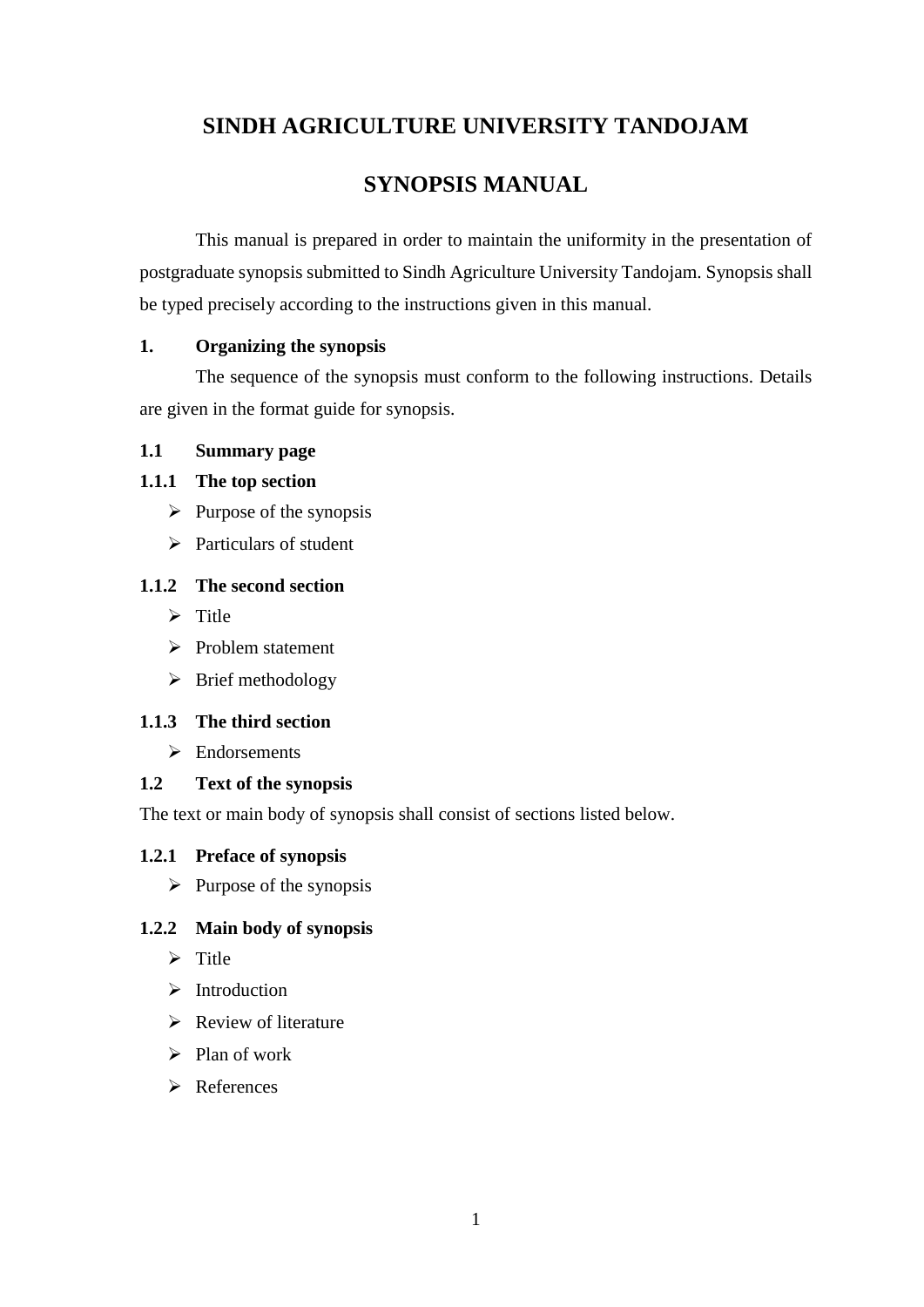### **2. General instructions**

The organization and arrangement of a synopsis must present an appearance appropriate to such a document. Proper format, neatness, and consistency will produce the desired standard of appearance.

### **2.1 Typing instructions**

Synopsis must be type written, according to the following requirements.

### **2.1.1 Computer typing**

Use of computer typing with standard characters (Times New Roman Fonts) will be preferred using Microsoft Word application for typing the synopsis.

### **2.1.2 Paper**

Good quality (80 gram), white A4 size (297x210mm) paper should be used.

### **2.1.3 Footnote**

The use of footnotes must be kept to a minimum. Those necessary shall be placed at the bottom of the page from the text by solid line across the page. The foot note shall be numbered consecutively; starting with "1" on each page shall be typed with single space. Footnotes must remain within marginal requirement in the bottom of page.

# **2.1.4 English usage**

British English shall be used throughout the document. First and second person pronouns, *viz*., I, you, we, our and me / my shall be avoided. The past tense is preferred for scientific writing. Present and future tense may be used in quotations and references to existing facts, or to facts which will be true in the future.

# **2.1.5 Line spacing and paragraph spacing for summary page**

Summary must be typed **with 1.0 line spacing** on one side of the paper. Paragraph spacing should be set at before paragraph 6 pt and after paragraph 6 pt, and indent 0.5''.

# **2.1.6 Margins and indentations for summary page**

All page margins at 0.5" (narrow), Times New Roman font, line spacing 1.0. Summary page should not exceed one page for Master's synopsis and two pages for PhD synopsis.

# **3. Formatting of summary page**

# **3.1 The top section**

This section shall indicate the name of Directorate through which synopsis is submitted to Sindh Agriculture University, Tandojam. The degree program for which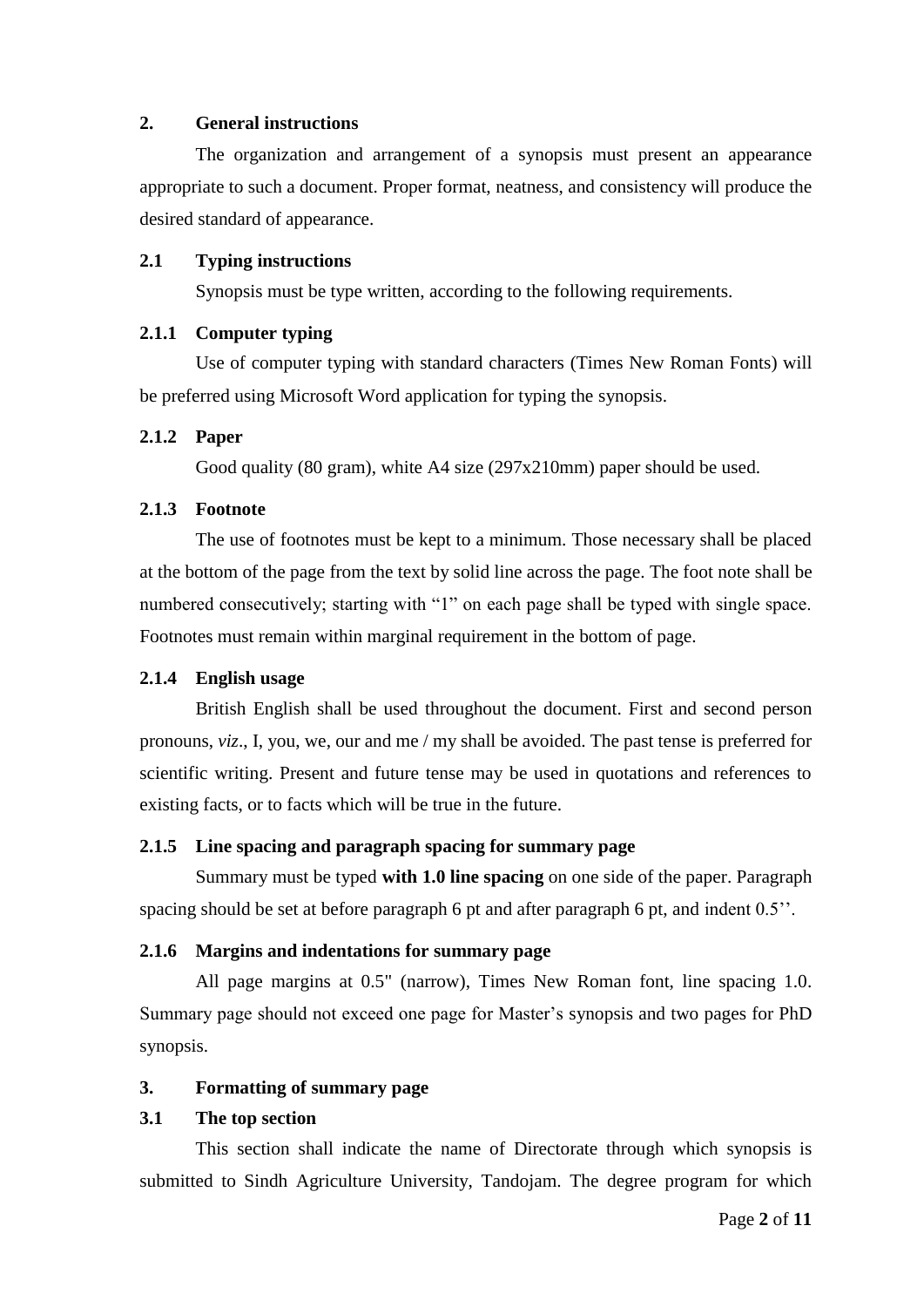summary of synopsis is proposed shall be specified. Formatting requirements for this information are upper-case, bold, centered, font size 12, line spacing 1.0, space before and after paragraph 6 pt. Headings of "name of student, Reg. No., Department and Faculty" shall be included. Formatting of this information shall be in bold, capitalize each word, font size 12, indent at 0.5" and particulars shall be separated with colon (:) and in non-bold, capitalize each word, font size 12.

### **3.2 The second section**

This section includes a concise title and represent the overall goal of the study. The title shall be sentence case, font size 12, justified, line spacing 1.0, space before and after paragraph 6 pt, indent 0.5". Word "Title" shall be followed by colon (:) sign.

### **3.3 Rationale or problem statement, objectives and brief methodology**

This section shall define the scope of work and advancement in the light of review of literature. This should include the background of the research along with the problem statement and its justification. The justification should run in parallel with the objectives of the study. Experimental design shall be sufficiently described. Formatting requirements of the sub-headings are font size 11, bold, no semicolon, line spacing 1.0, capitalize each word for headings and 11, non-bold, justified, line spacing 1.0 and sentence case for text. Rationale or problem statement, objectives and brief methodology shall be enclosed in three continuous boxes as shown in template format.

### **3.4 The third section**

Third section of summary page consists of signature of student, the supervisory committee, the concerned chairman, post-graduate coordinator, Dean of the faculty, and Director of Advanced Studies, as mentioned in the format guide.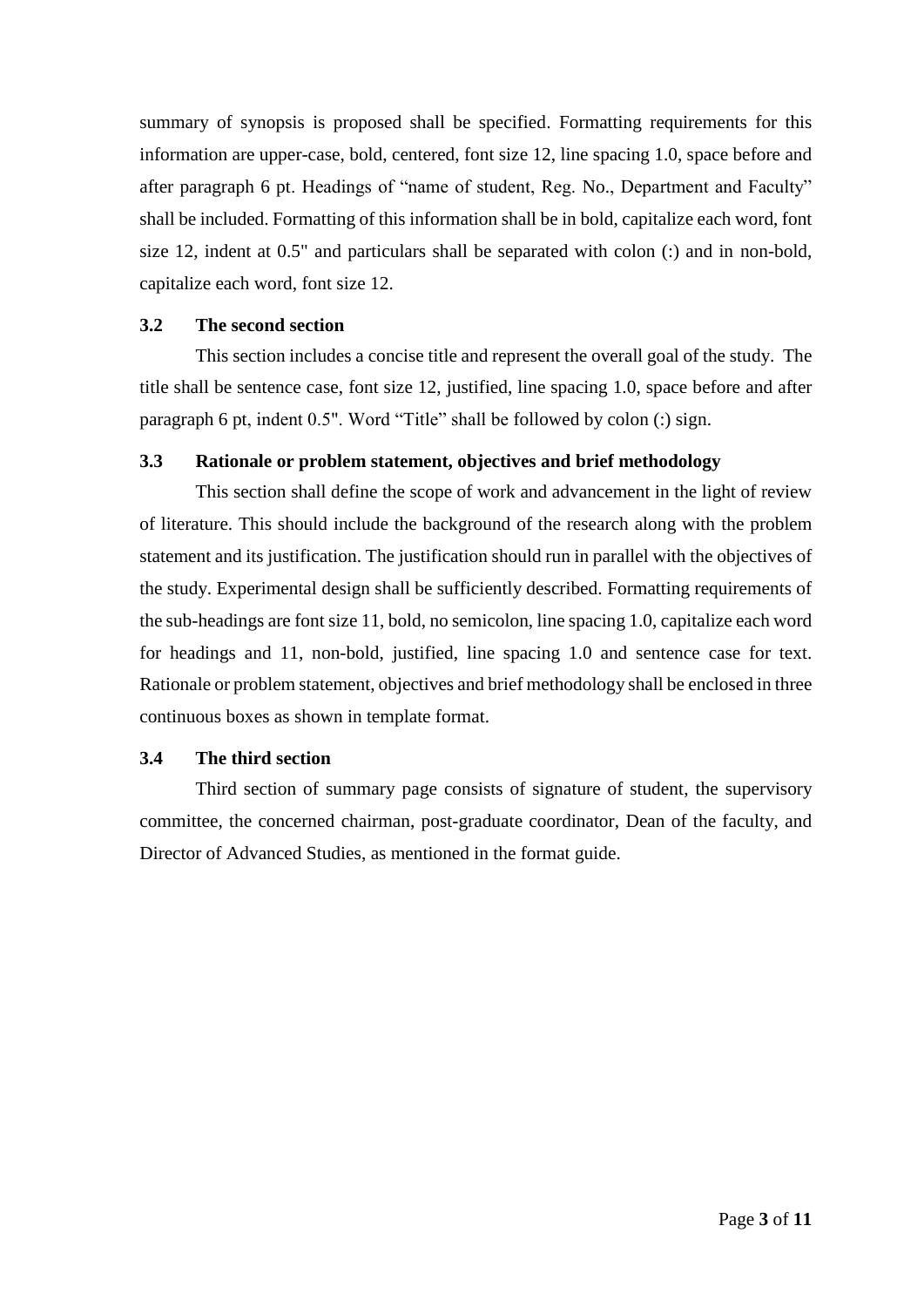### **4. Synopsis**

### **4.1 Line spacing and paragraph spacing for main text of synopsis**

Synopsis must be typed with one and half (1.5) line spacing on one side of the paper. Paragraphs spacing should be set at before paragraph 6 pt and after paragraph 6 pt, and indent  $0.5$ ".

### **4.2 Margins and indentations for synopsis**

The left hand margin must have a uniform width of 1.25"(3.62 cm). The right margin should be set at 0.75"(1.91cm) width. The upper and lower margins must be 1"(2.54cm) wide. This rule also applies to diagrams, tables, drawings, plates, etc. To keep the right margin as even as possible, keep justify paragraph alignment setting. Hyphenation should be avoided, except where necessary. Indent the first line of each paragraph of text 0.5" in. "(1.27cm) from the left margin.

### **4.3 Preface of the synopsis**

The section shall mention "SYNOPSIS" and written in uppercase, bold, centered, font size 14, line space 1.0 and 12 pt space after paragraph. Preface text shall be formatted in uppercase, non-bold, justified, font size 14, line space 1.0 and 12 pt space after paragraph.

#### **4.4 Main body of synopsis**

This section shall consist of title, the headings of introduction, review of literature, plan of work and references. Title shall be concise and represent the overall goal of the study. Formatting requirements of the title are sentence case, bold, justified, font size 12, word 'title' followed by semi-colon and indent at 0.5".

Introduction section shall define scope of the work and advancement in the light of review of literature. Furthermore, the section shall indicate the work needed to carry out with specific objectives under un-numbered subheading. The review of literature shall be presented in descriptive form / narrated form in past tense, except where quoting the universal facts. Several sub-headings / sub-sections and further divisions shall be included, each starting with the number of the section followed by period (.) sign and then number of the sub-headings / sub-section. Avoid repetition of same information in the introduction, review of literature. The references with exact relevance to the title or objectives shall be reviewed. Plan of work shall be sufficiently described in detail. It is necessary to write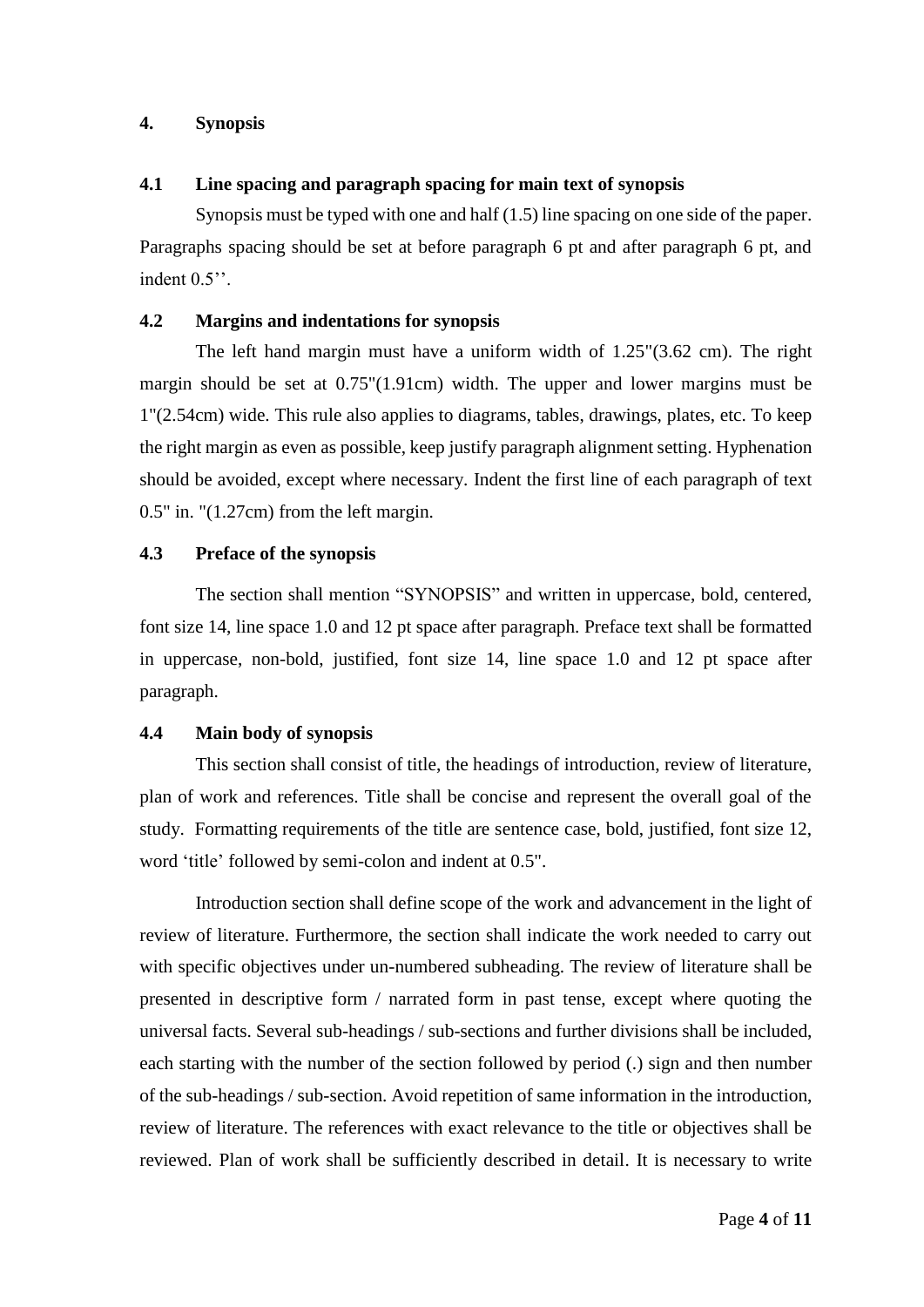about factors and levels under study design of the research, and statistical procedures used for conducting research. For a synopsis in the field of social sciences are required to define the target population, sample, sampling method, development of questionnaire, and analysis of data. Formatting requirements are sentence case, space before each paragraph 6 pt, indent at 0.5, non-bold, justified, font size 12 and indent at 0.5". Whereas headings shall be in sentence case, bold, font size 12, line spacing 1.0, indent at 0.5", space before and after paragraph 6 pt, numbered as section number, period sign, and number of the subheading in Arabic numerals. Objectives shall be numbered in Roman numerals, indent at 0.5", sentence case, font size 12, line spacing 1.0, space after paragraph 6 pt.

#### **5. Citations**

APA (American Psychological Association) style for textual works shall be followed in synopsis format. For practical usage of references in the synopsis, type the title of reference in *Google Scholar* search bar, and select *Articles* option. In the displayed list of referencing styles, select the APA style, and copy-paste the reference in the list of references. In the list of references, the family/last name(s) of author(s) are written in full form, followed by comma (,) then initials for given name(s) followed by period (.) sign and space. For more than one author, use comma after the initials for given names. In the intext citations, only the family/last name(s) are written followed by the year of publication.

### **5.1 In-text citations**

For in-text citations, the APA style shall be followed with slight modifications, i.e., a study published by one or two authors shall carry last name(s) of the author(s) separated by 'and  $/ \&$  (in parenthetical citation)' as the case may be. However, in case there are more than two authors, only last name of the first author shall be written followed by 'et al'. In et al., et should not be followed by a period (.) sign. No page numbers or issue/volume numbers shall be added to in-text citation. For in-text citation, follow the pattern given below for each type of publication. To save the time, students are encouraged to use EndNote, or Zotero, Mendeley etc., free software easily downloadable from the respective websites.

In-text citations have two formats, i.e., parenthetical, and narrative citations.

 In parenthetical citation, the author's name and publication year appear in parentheses.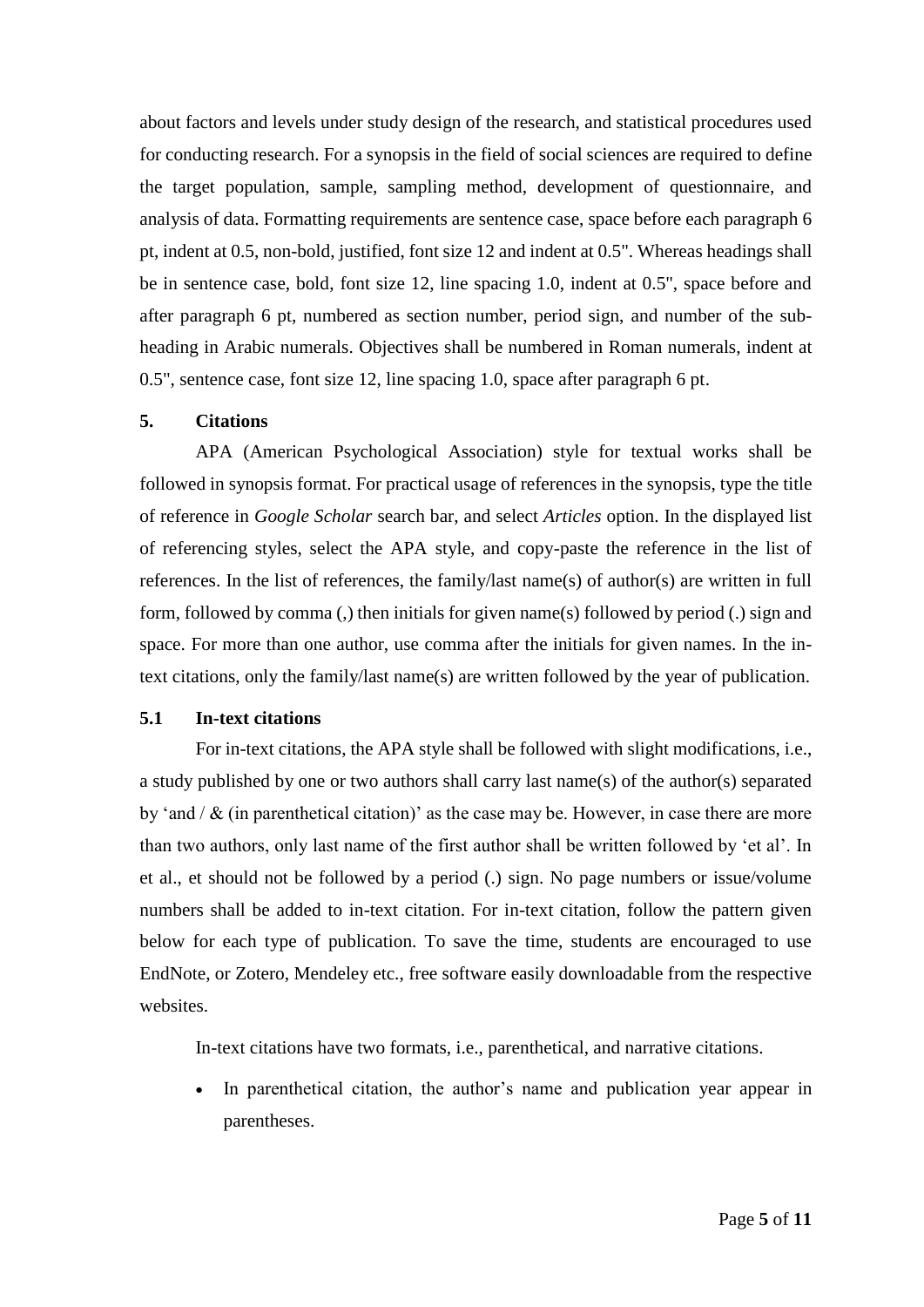• In narrative citation, the author's name is incorporated into the text as part of the sentence and the year follows in parentheses.

When citing materials within parentheses, precede the final author's name with an **ampersand**  $(\&)$ . When referring to multiple authors within the text, precede the final author's name with the word '**and'**.

- **Parenthetical citation**: (Kurtines & Szapocnik, 2003)
- **Narrative citation**: Kurtines and Szapocnik (2003)

In the parenthetical citation format, while giving more than one references, each reference shall be separated by semicolon (;) sign. While, for the narrative citation format only comma shall be used to separate more than one references.

- **Parenthetical citation**: (Jackson, 2019; Sapolsky, 2017; Svendsen & Løber, 2020)
- **Narrative citation**: Jackson (2019), Sapolsky (2017), and Svendsen and Løber (2020)

# **5.2 Journal article references**

### **5.2.1 One author**

- Freeberg, T. M. (2019). From simple rules of individual proximity, complex and coordinated collective movement [Supplemental material]. *Journal of Comparative Psychology*, *133*(2),141–142.<https://doi.org/10.1037/com0000181>
	- **Parenthetical citation**: (Freeberg, 2019)
	- **Narrative citation**: Freeberg (2019)

# **5.2.2 Two authors**

- Parker, G., & Roy, K. (2001). Adolescent depression: A review. *Australian and New Zealand Journal of Psychiatry*, *35*(5), 572-580.
	- **Parenthetical citation**: (Parker & Roy, 2019)
	- **Narrative citation**: Parker and Roy (2019)

# **5.2.3 Three authors**

- Schacht, J., Talaska, A. E., & Rybak, L. P. (2012). Cisplatin and aminoglycoside antibiotics: hearing loss and its prevention. *The Anatomical Record: Advances in Integrative Anatomy and Evolutionary Biology*, *295*(11), 1837-1850.
	- **Parenthetical citation**: (Schacht et al., 2012)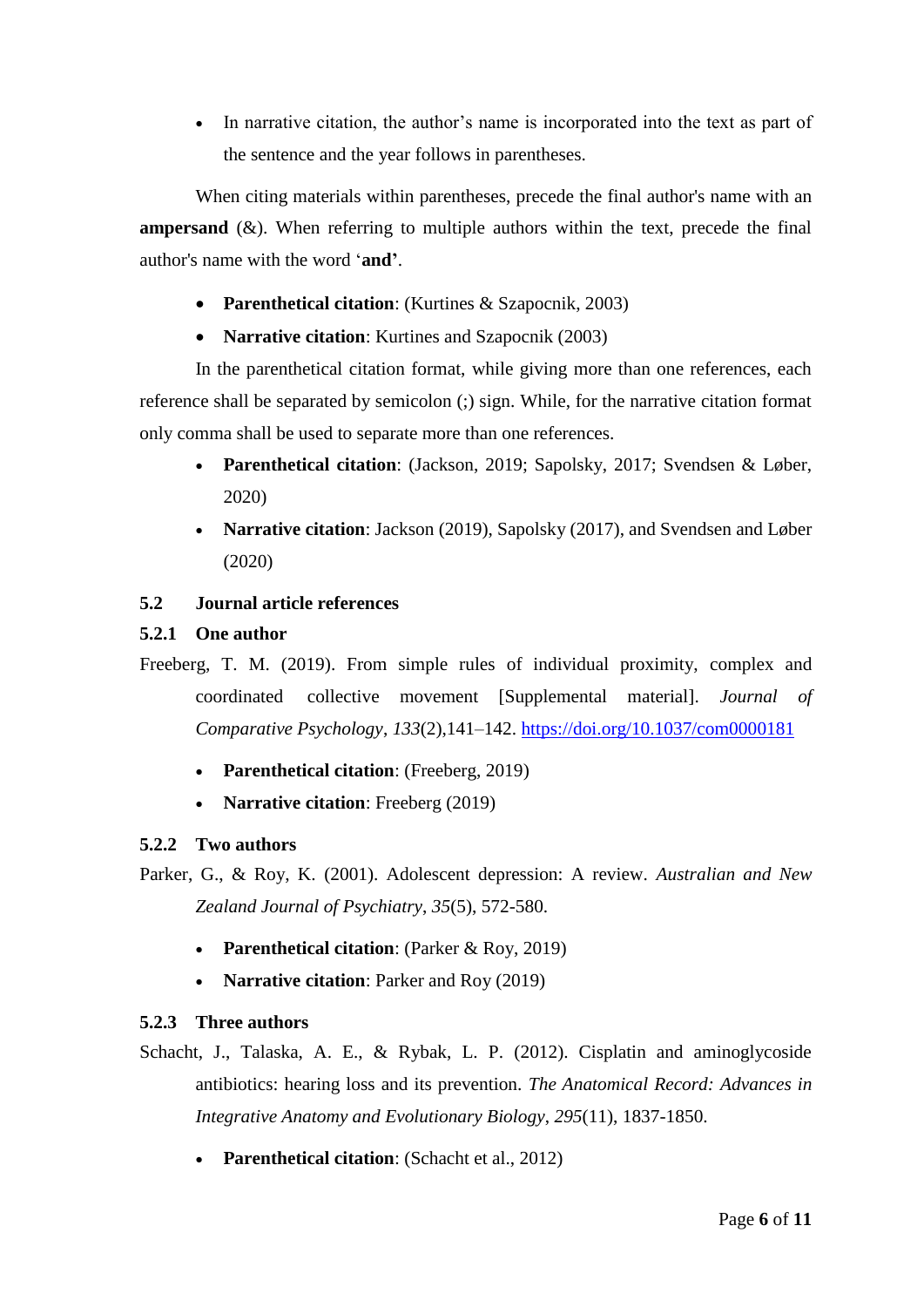• **Narrative citation**: Schacht et al. (2012)

#### **5.2.4 More than seven authors**

List by last names and initials; commas separate author names. After the sixth author's name, use an ellipsis in place of the author names. Then provide the final author name. There should be no more than seven names.

Miller, F. H., Choi, M. J., Angeli, L. L., Harland, A. A., Stamos, J. A., Thomas, S. T., . . . Rubin, L. H. (2009). Web site usability for the blind and low-vision user. *Technical Communication*, 57, 323-335.

### **5.2.5 Citing multiple works by same author**

References by the same author (or by the same group of authors in the same order) are arranged by year of publication in the reference list, with the oldest first. For references with the same author and year, the references are arranged alphabetically by title (ignoring "A" or "The"). Lower case letters (a, b, c) are added immediately after the year within parentheses.

#### **5.2.5.1 In-text citation**

…in his work on rock art (Bednarik, 2001, 2003a). He also has interest in the watercraft during the Pleistocene (Bednarik, 2003c) and the figurines of Africa (Bednarik, 2003b).

#### **5.2.5.2 Reference list**

Bednarik, R. G. (2001). *Rock art science: The scientific study of paleoart*. Turnhout, Belgique: Brepols.

Bednarik, R. G. (2003a). Concerns in rock art science. *Aura Newsletter*, *20*(1), 1-4.

Bednarik, R. G. (2003b). A figurine from the African Acheulian. *Current Anthropology*, *44*(3), 405-413.

Bednarik, R. G. (2003c). Seafaring in the Pleistocene. *Cambridge Archaeological Journal*, *13*(1), 41-66.

### **5.3 Organization as author**

Also known as a "corporate author." Here, the publishing organization is treated as the author's name. Format the rest of the citation as normal.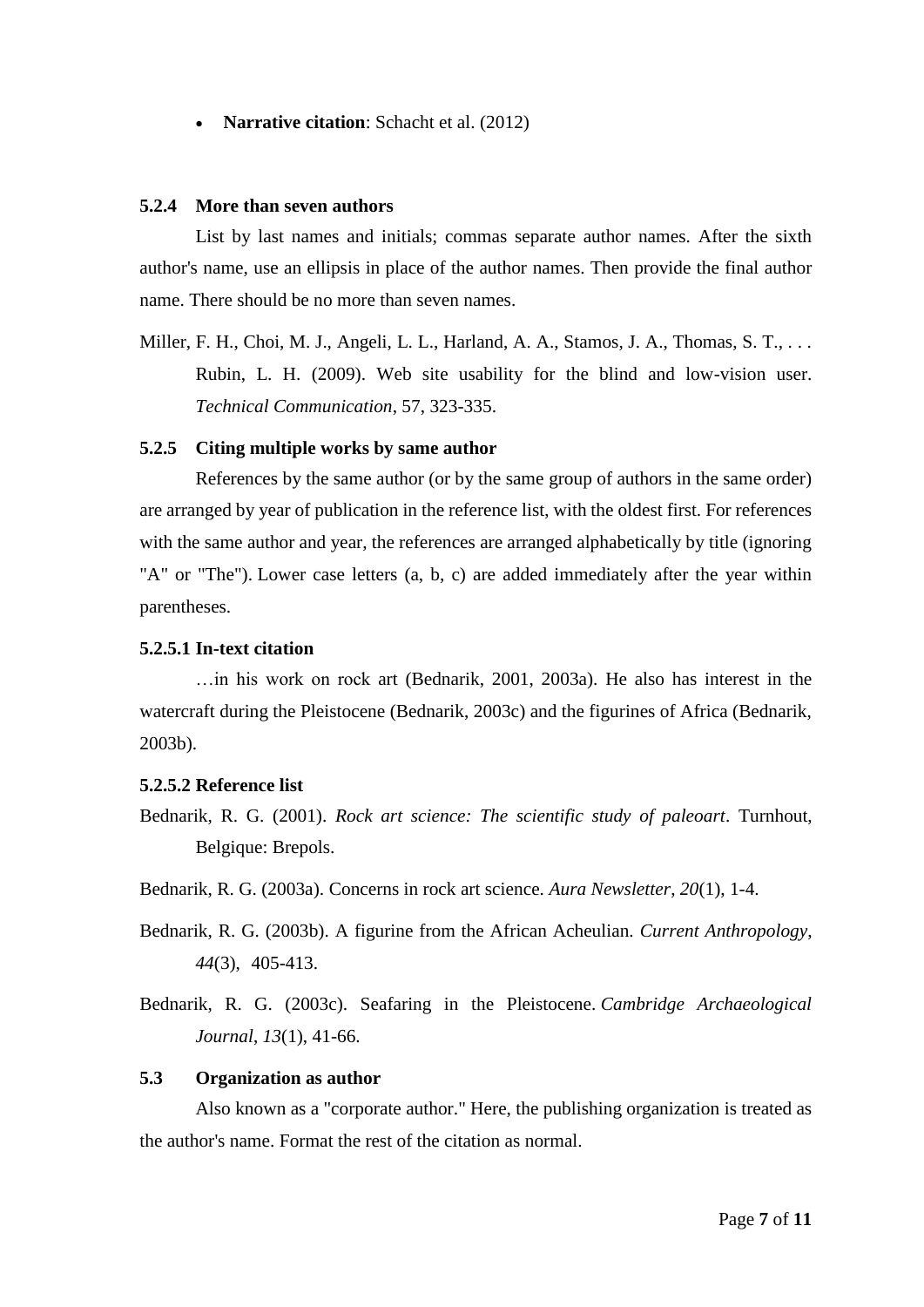American Psychological Association. (2009). Blog guidelines. APA Style Blog. Retrieved from<https://blog.apastyle.org/apastyle/blog-guidelines.html>

### **5.4 Unknown author**

Merriam-Webster's collegiate dictionary (10th ed.). (1993). Springfield, MA: Merriam-Webster.

### **5.5 Book referencing**

### **5.5.1 Whole authored book**

Jackson, L. M. (2019). *The psychology of prejudice: From attitudes to social action* (2nd ed.). American Psychological Association.<https://doi.org/10.1037/0000168-000>

Sapolsky, R. M. (2017)*. Behave: The biology of humans at our best and worst*. Penguin Books.

- Svendsen, S., & Løber, L. (2020). *The big picture/Academic writing: The one-hour guide* (3rd digital ed.). Hans Reitzel Forlag. https://thebigpictureacademicwriting.digi.hansreitzel.dk/
	- **Parenthetical citation**: (Jackson, 2019; Sapolsky, 2017; Svendsen & Løber, 2020)
	- **Narrative citation**: Jackson (2019), Sapolsky (2017), and Svendsen and Løber (2020

# **5.5.2 Chapter in an edited book / ebook reference**

- Aron, L., Botella, M., & Lubart, T. (2019). *Culinary arts: Talent and their development*. In R. F. Subotnik, P. Olszewski-Kubilius, & F. C. Worrell (Eds.), The psychology of high performance: Developing human potential into domain-specific talent (pp. 345–359). American Psychological Association. [https://doi.org/10.1037/0000120-](https://doi.org/10.1037/0000120-%09016) [016](https://doi.org/10.1037/0000120-%09016)
- Dillard, J. P. (2020). *Currents in the study of persuasion*. In M. B. Oliver, A. A. Raney, & J. Bryant (Eds.), Media effects: Advances in theory and research (4th ed., pp. 115– 129). Routledge.
- Thestrup, K. (2010). *To transform, to communicate, to play—The experimenting community in action*. In E. Hygum & P. M. Pedersen (Eds.), Early childhood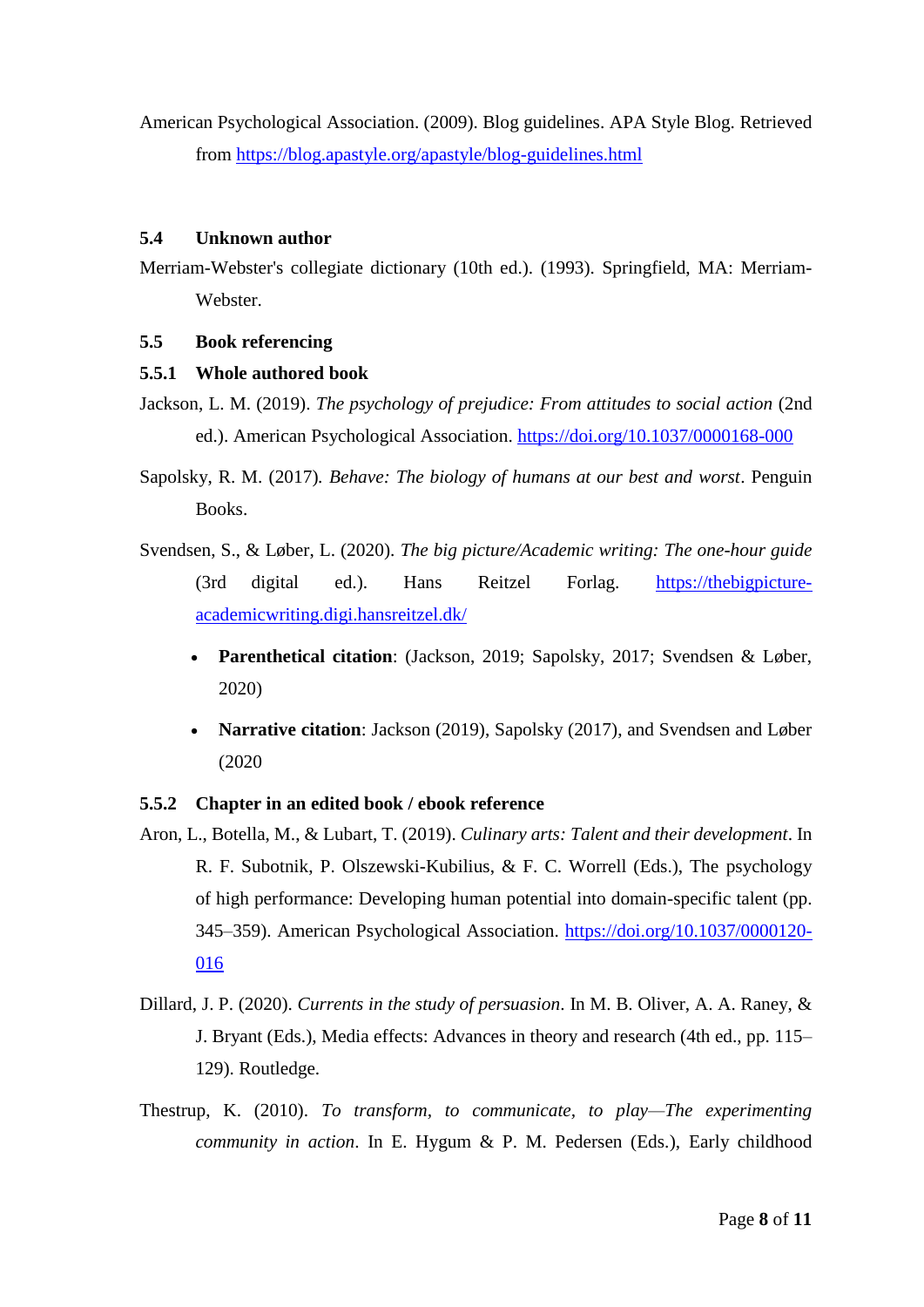education: Values and practices in Denmark. Hans Reitzels Forlag <https://earlychildhoodeducation.digi.hansreitzel.dk/?id=192>

- **Parenthetical citation**: (Aron et al., 2019; Dillard, 2020; Thestrup, 2010)
- **Narrative citation**: Aron et al. (2019), Dillard (2020), and Thestrup (2010)

### **5.5.3 Several volumes of a multivolume work**

Harris, K. R., Graham, S., & Urdan T. (Eds.). (2012). *APA educational psychology handbook* (Vols. 1–3). American Psychological Association.

- **Parenthetical citation**: (Harris et al., 2012)
- **Narrative citation**: Harris et al. (2012)

# **5.5.4 Republished book, with editor**

Watson, J. B., & Rayner, R. (2013). *Conditioned emotional reactions: The case of Little Albert* (D. Webb, Ed.). CreateSpace Independent Publishing Platform. <http://a.co/06Se6Na> (Original work published 1920)

- **Parenthetical citation**: (Watson & Rayner, 1920/2013)
- **Narrative citation**: Watson and Rayner (1920/2013)

# **5.6 Entry in an online dictionary**

American Psychological Association. (n.d.). Just-world hypothesis. In APA dictionary of psychology. Retrieved January 18, 2020, from [https://dictionary.apa.org/just](https://dictionary.apa.org/just-%09world-%09hypothesis)world- [hypothesis](https://dictionary.apa.org/just-%09world-%09hypothesis)

Merriam-Webster. (n.d.). Semantics. In Merriam-Webster.com dictionary. Retrieved January 4, 2020, from<https://www.merriam-webster.com/dictionary/semantics>

- **Parenthetical citations**: (American Psychological Association, n.d.; Merriam-Webster, n.d.)
- **Narrative citations**: American Psychological Association (n.d.) and Merriam-Webster (n.d.)

When an online or print article does not contain a date of publication, the APA format uses the **abbreviation** (**n.d.**) to specify no date. Online books, websites, and other materials cited that do not contain a copyright or date published also use (**n.d.**).

# **5.6.1 Entry in a print dictionary**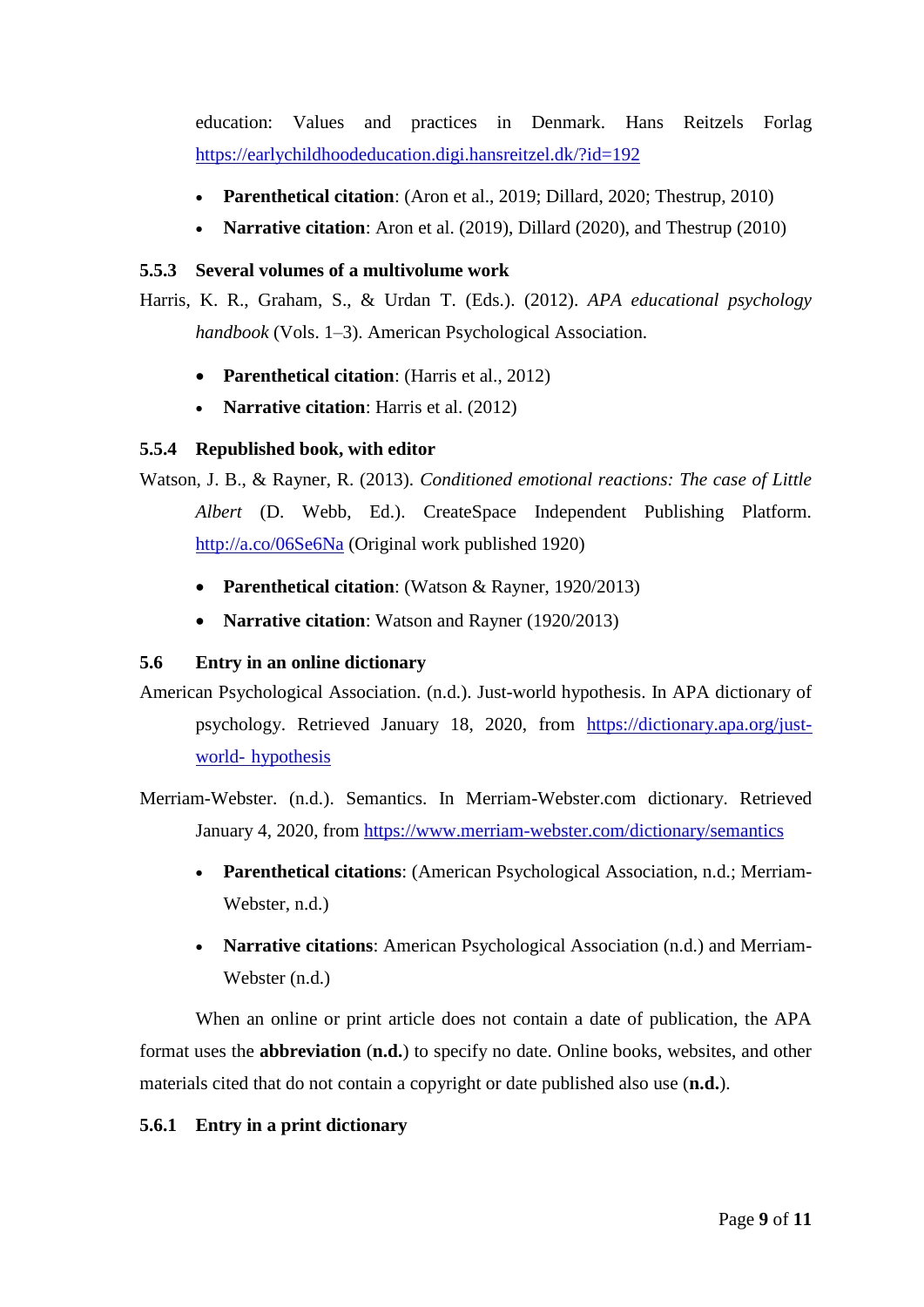- American Psychological Association. (2015). Mood induction. In APA dictionary of psychology  $(2<sup>nd</sup>$  ed., p. 667).
- Merriam-Webster. (2003). Litmus test. In Merriam-Webster's collegiate dictionary (11<sup>th</sup>) ed., p. 727).
	- **Parenthetical citation**: (American Psychological Association, 2015; Merriam-Webster, 2003)
	- **Narrative citation**: American Psychological Association (2015) and Merriam-Webster (2003)

### **5.7 Wikipedia entry references**

Wikipedia reports information from other sources, making it a secondary source. It is therefore preferred to use the primary source.

When citing *Wikipedia*, cite an archived version of a *Wikipedia* page so that readers can retrieve the version you used. Access the archived version on *Wikipedia* by selecting "View history" and then the time and date of the version you used. If a wiki does not provide permanent links to archived versions of the page, include the URL for the entry and a retrieval date.

- Oil painting. (2019, December 8). In Wikipedia. [https://en.wikipedia.org/w/index.php?title=Oil\\_painting&oldid=929802398](https://en.wikipedia.org/w/index.php?title=Oil_painting&oldid=929802398)
	- **Parenthetical citation**: ("Oil Painting," 2019)
	- **Narrative citation**: "Oil Painting" (2019)

# **5.8 Conference presentation**

Evans, A. C., Jr., Garbarino, J., Bocanegra, E., Kinscherff, R. T., & Márquez-Greene, N. (2019, August 8–11). Gun violence: An event on the power of community [Conference presentation]. APA 2019 Convention, Chicago, IL, United States. <https://convention.apa.org/2019-video>

- **Parenthetical citation**: (Evans et al., 2019)
- **Narrative citation**: Evans et al. (2019)

# **5.8.1 Abstract of a conference presentation**

Cacioppo, S. (2019, April 25–28). Evolutionary theory of social connections: Past, present, and future [Conference presentation abstract]. Ninety-ninth annual convention of the Western Psychological Association, Pasadena, CA, United States.